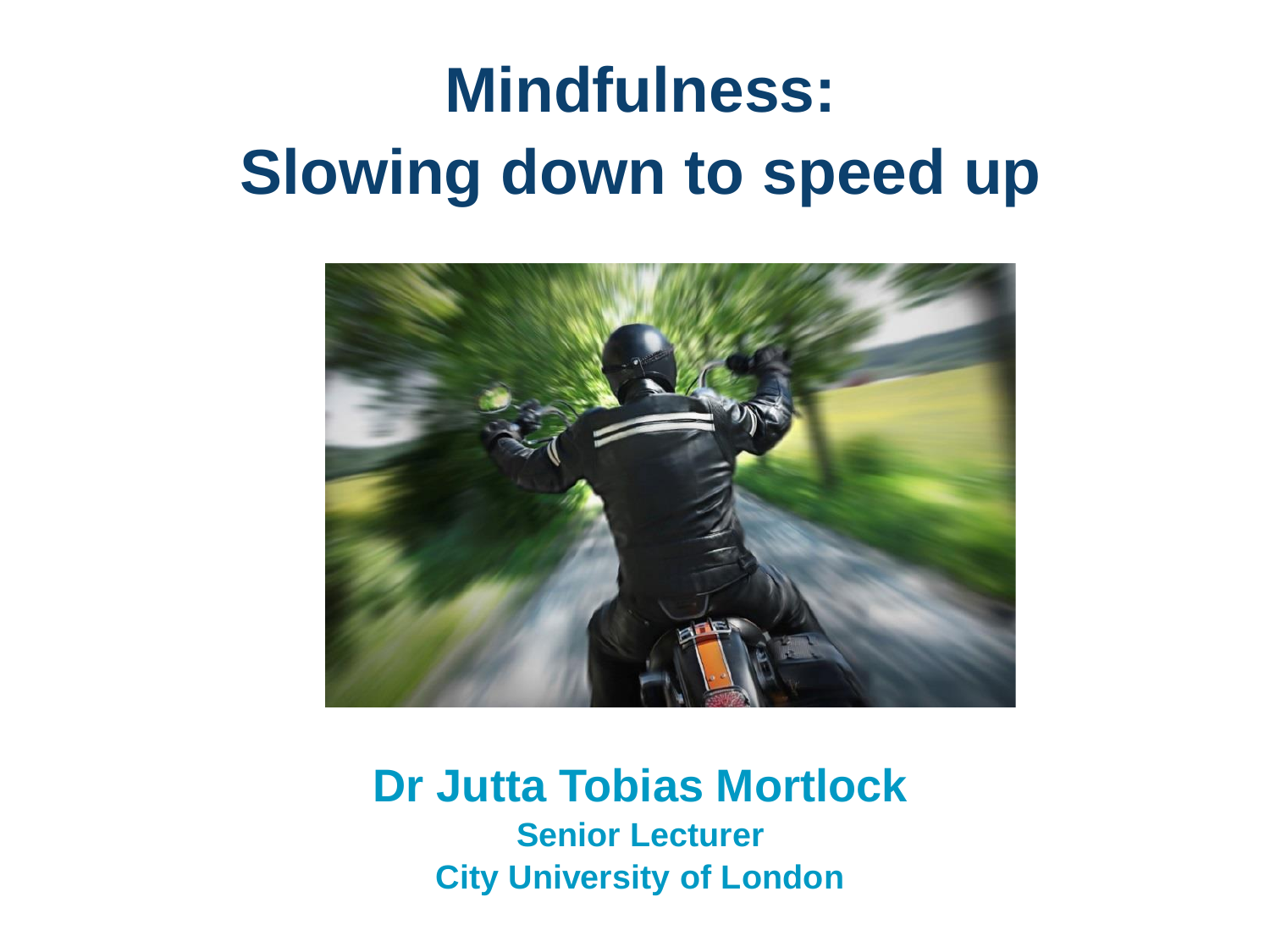# **What we'll cover today**

- Coming to our (5) Senses helps us come to our senses
- Mindfulness practice = Paying attention
- Mindfulness practice builds resilience
- Resilience = Stress + Recovery
- We all need balance between Doing (incl. Thinking) and Being

My goal: You take one practical tool away from this session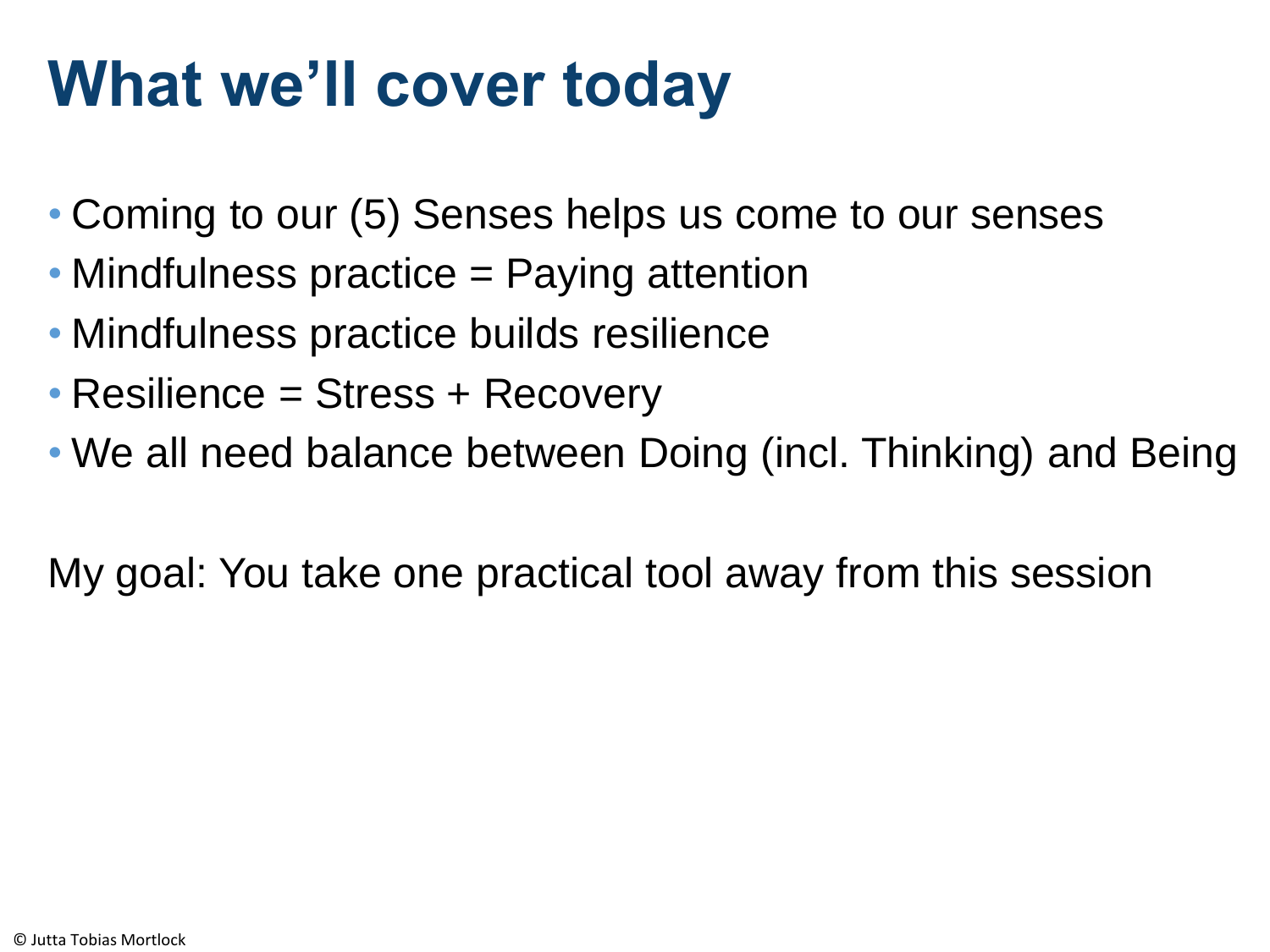# **Please connect with me via PollEv…**

• Respond at PollEv.com/JUTTATOBIASM639

Or

- Text JUTTATOBIASM639 to the phone number 07480 781235,
- Then text your response

*"People don't arrive until they speak"*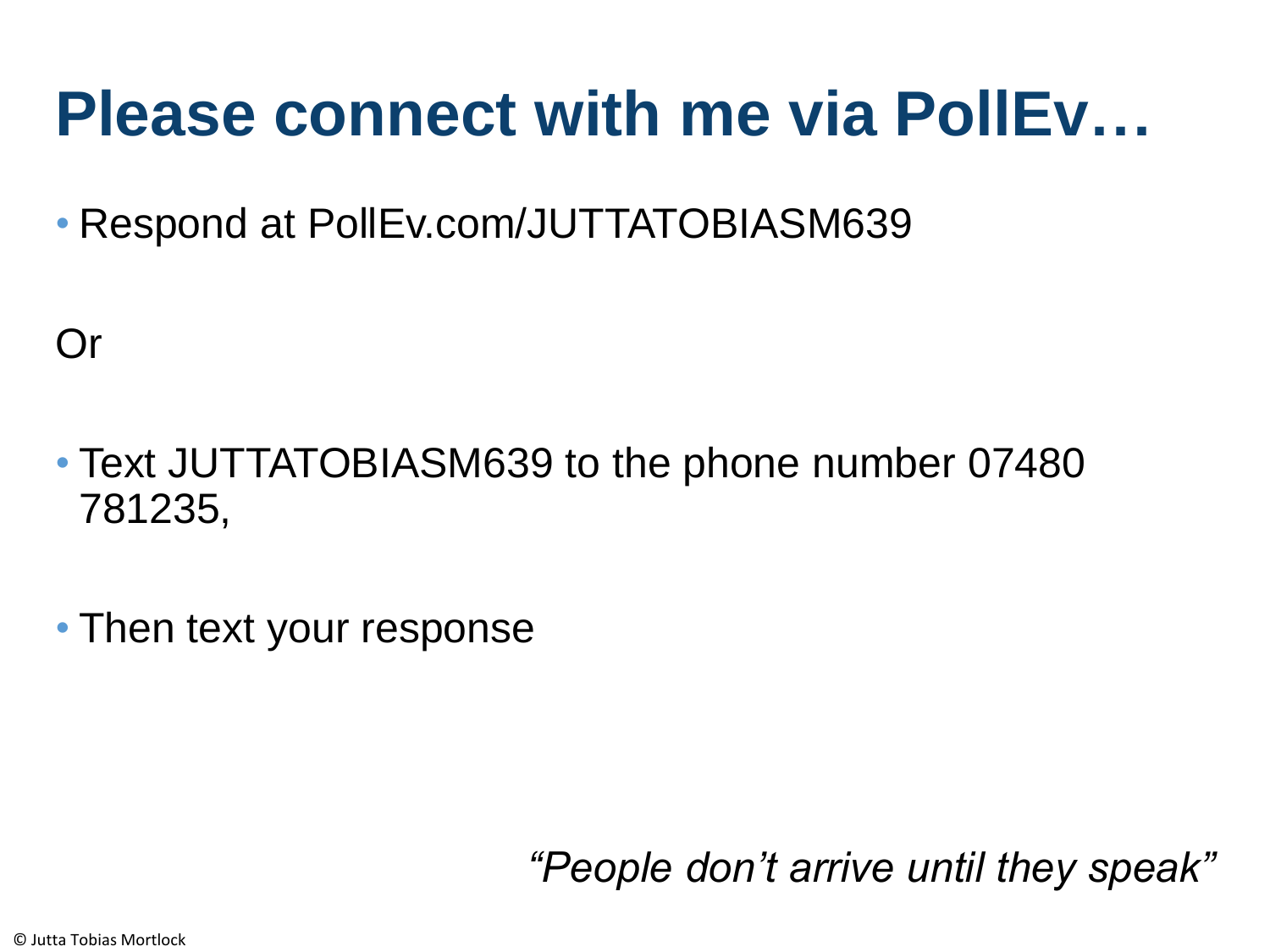# **Let's practice: Coming to our (5) Senses**

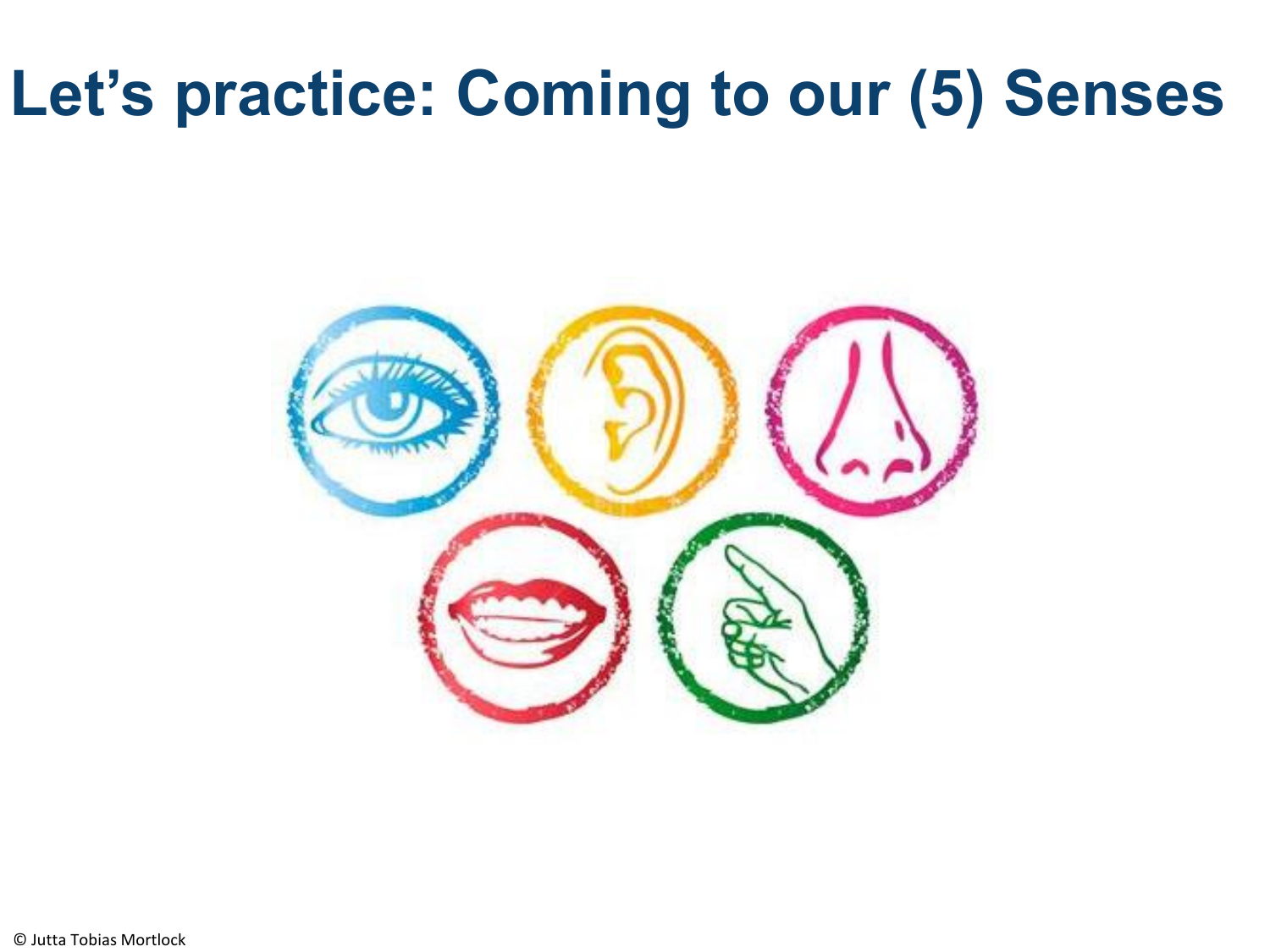#### **Please write down in 1 word:**

• How do you feel now?



#### **Please share (via Chat or speak):**

- What did you notice?
- Any useful intel?
- How might such a practice help you feel a little more grounded?

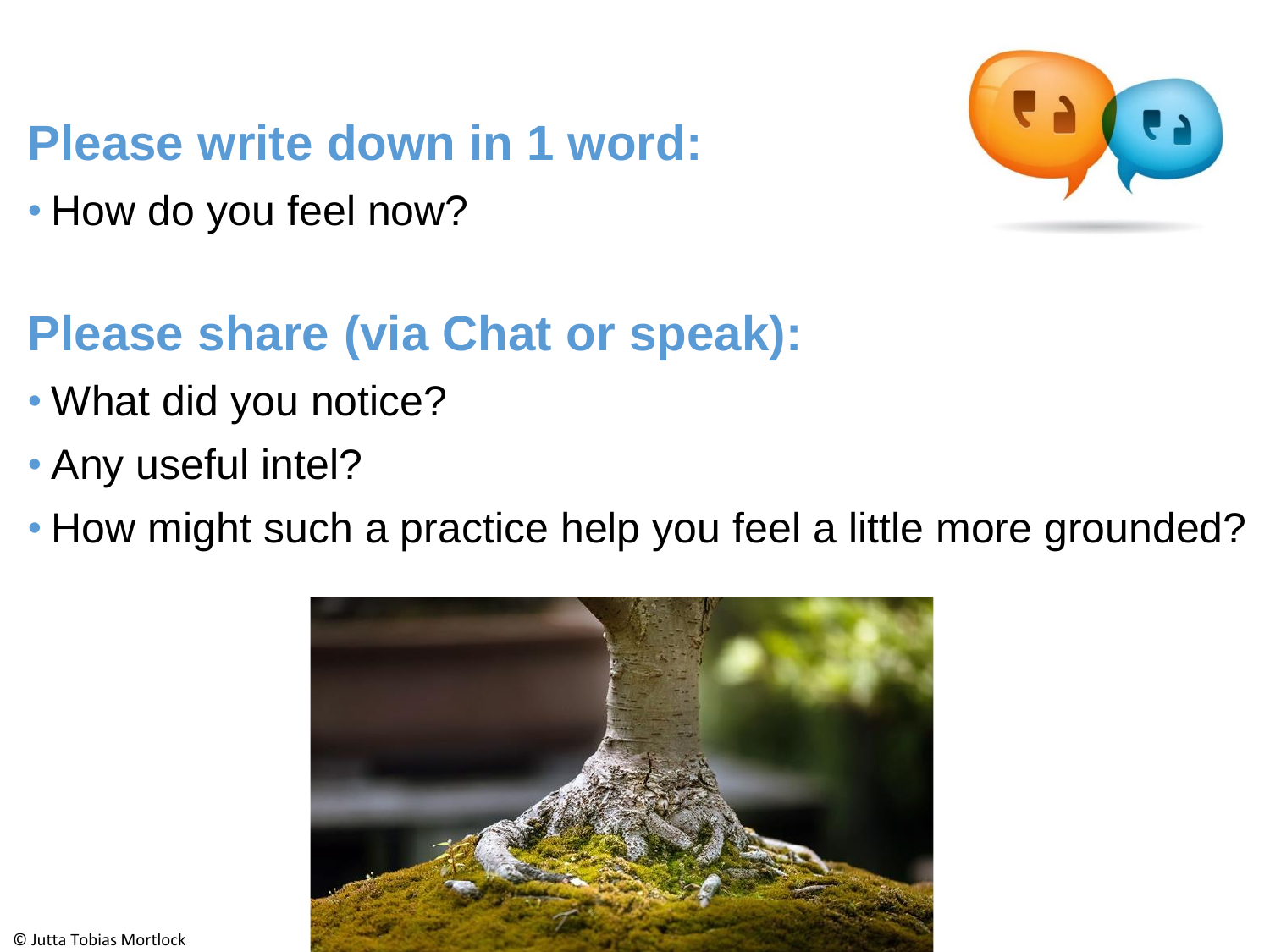# **Mindfulness practice: Paying attention (1)**

- What new habits have you developed over the last 3-4 weeks?
- Mindfulness = Flexibly present in order to respond appropriately

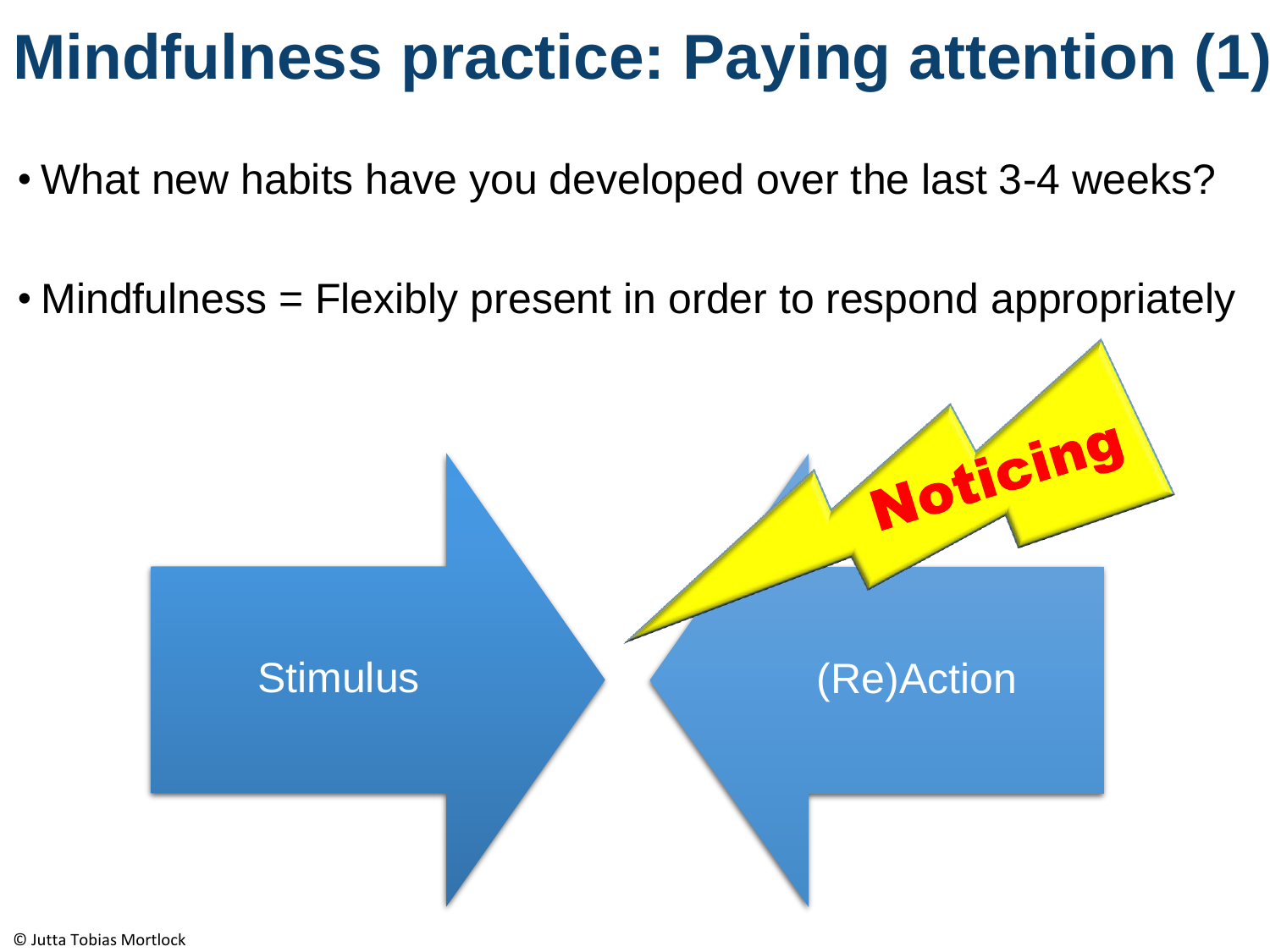# **Mindfulness practice: Paying attention (2)**

• What could you pay more attention to at this time (that would be helpful)?

My experience is what I agree to attend to. Only those items which I notice shape my mind. - William James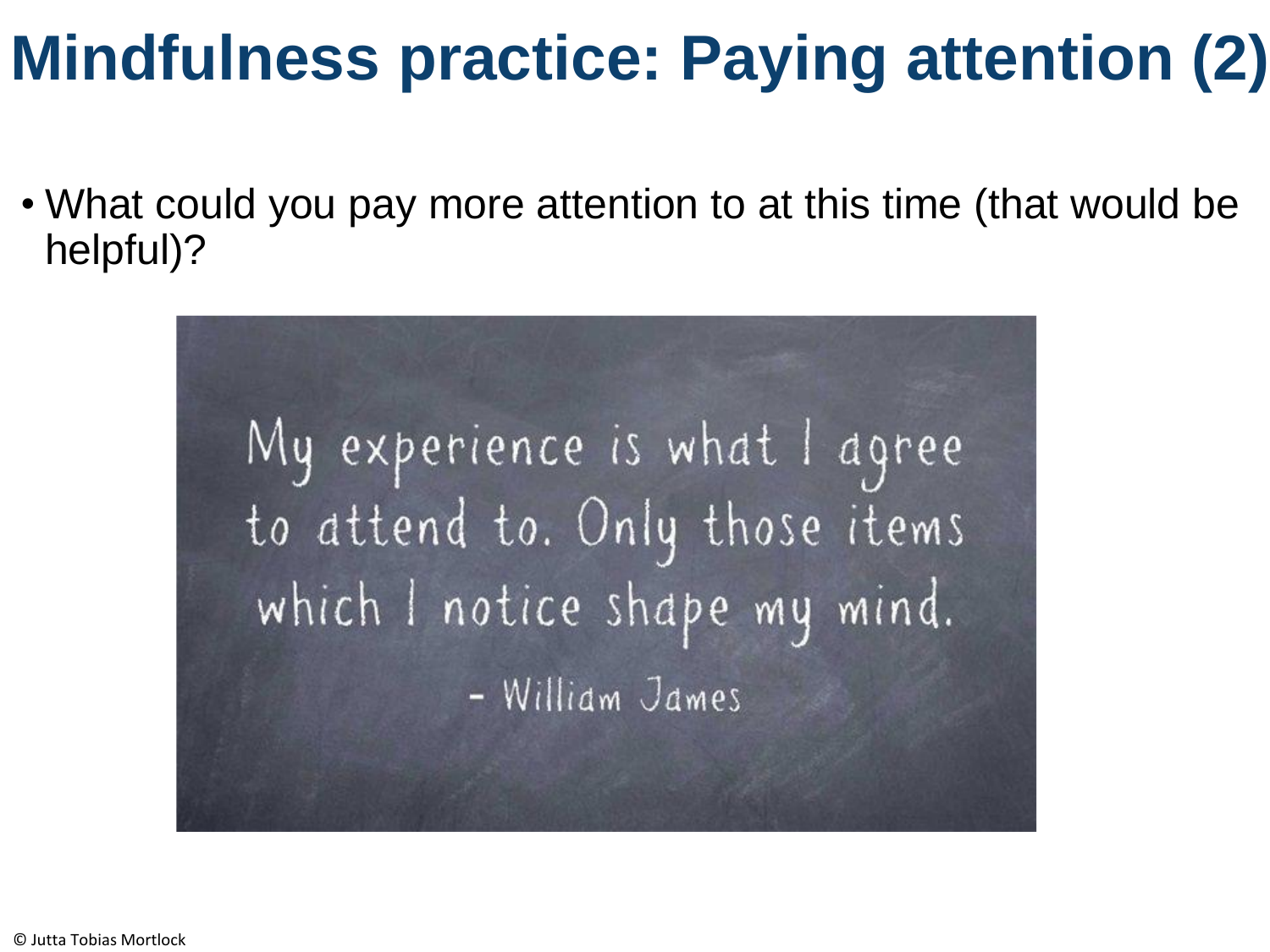#### **This is about deliberately focusing our attention.**

**If this is hard for you, you're not alone…** 



# 46.9%

Killingsworth & Gilbert, 2010. A wandering mind is an unhappy mind. *Science, 330*(6006)*.*

© Jutta Tobias Mortlock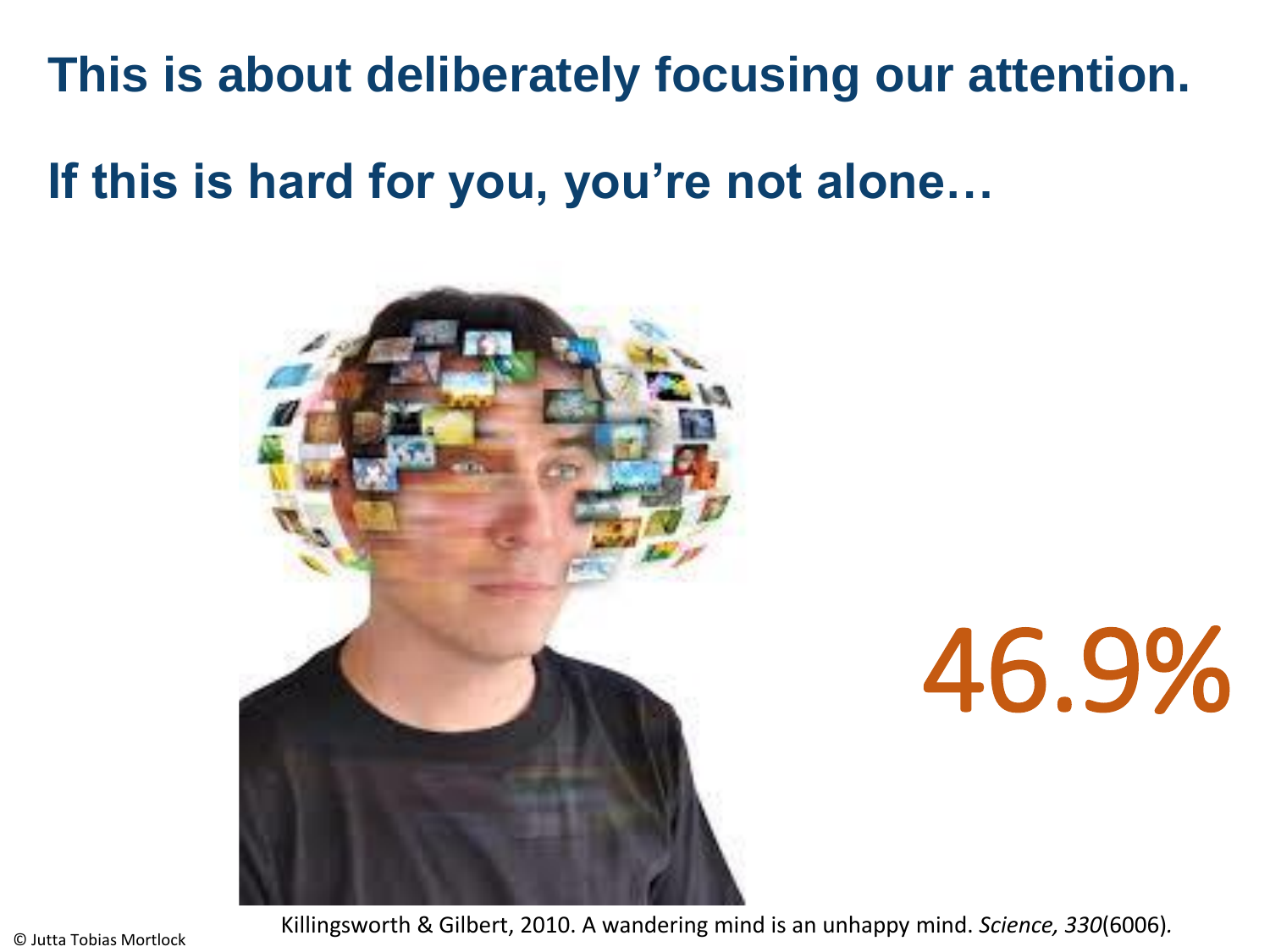### Good news: Mindfulness practice builds resilience



(Hasenkamp 2014; Ricard, Lutz, & Richardson: The Mind of the Meditator. *Scientific American Nov. 2014*)

© Jutta Tobias Mortlock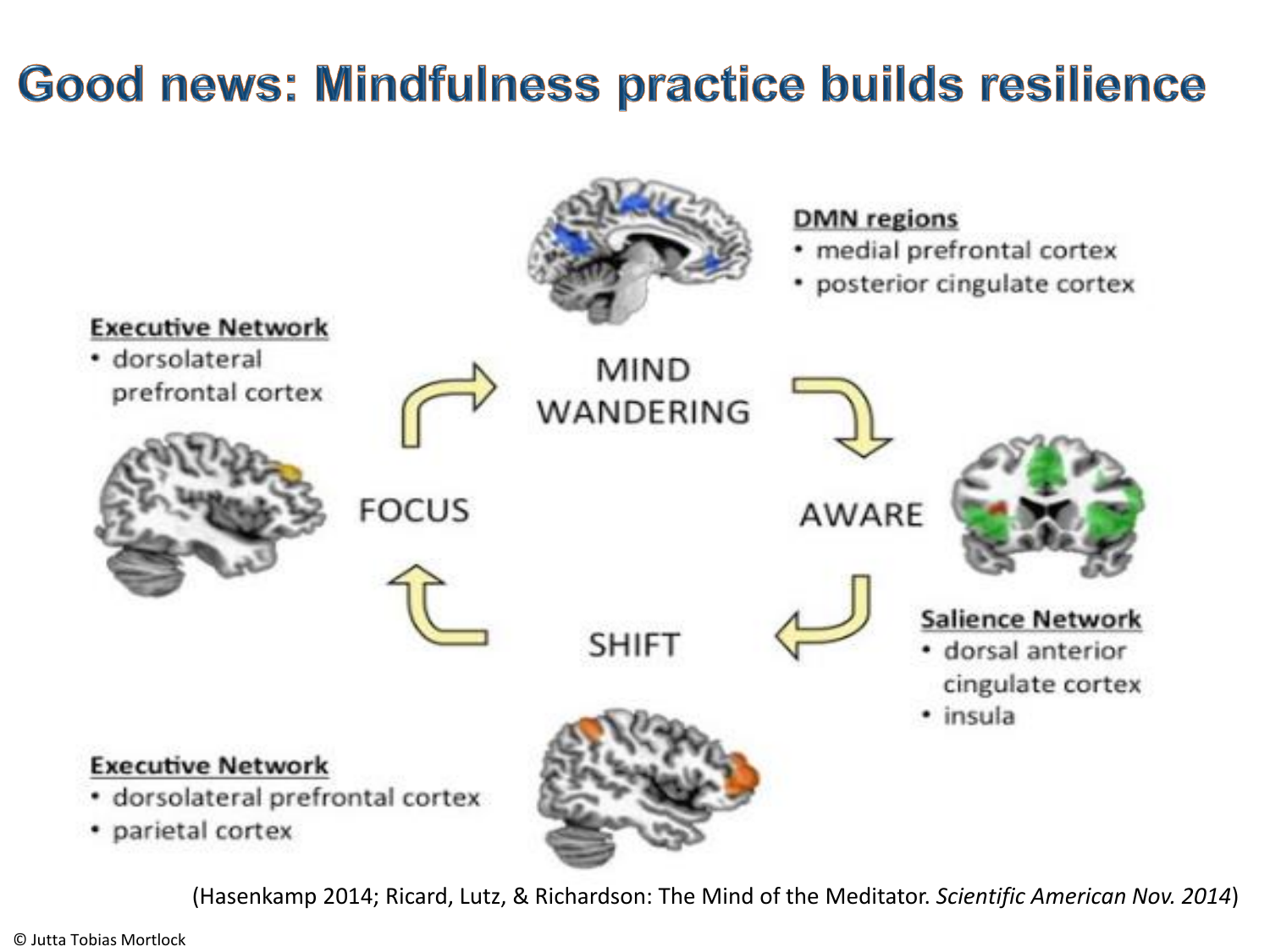## **What is resilience?**

### **Stress** + **Recovery** = Resilience



Jensen & Fraser, 2005. A Risk and Resilience Framework for Child, Youth, and Family Policy. In *Social policy for children and families: A risk and resilience perspective*. Perspective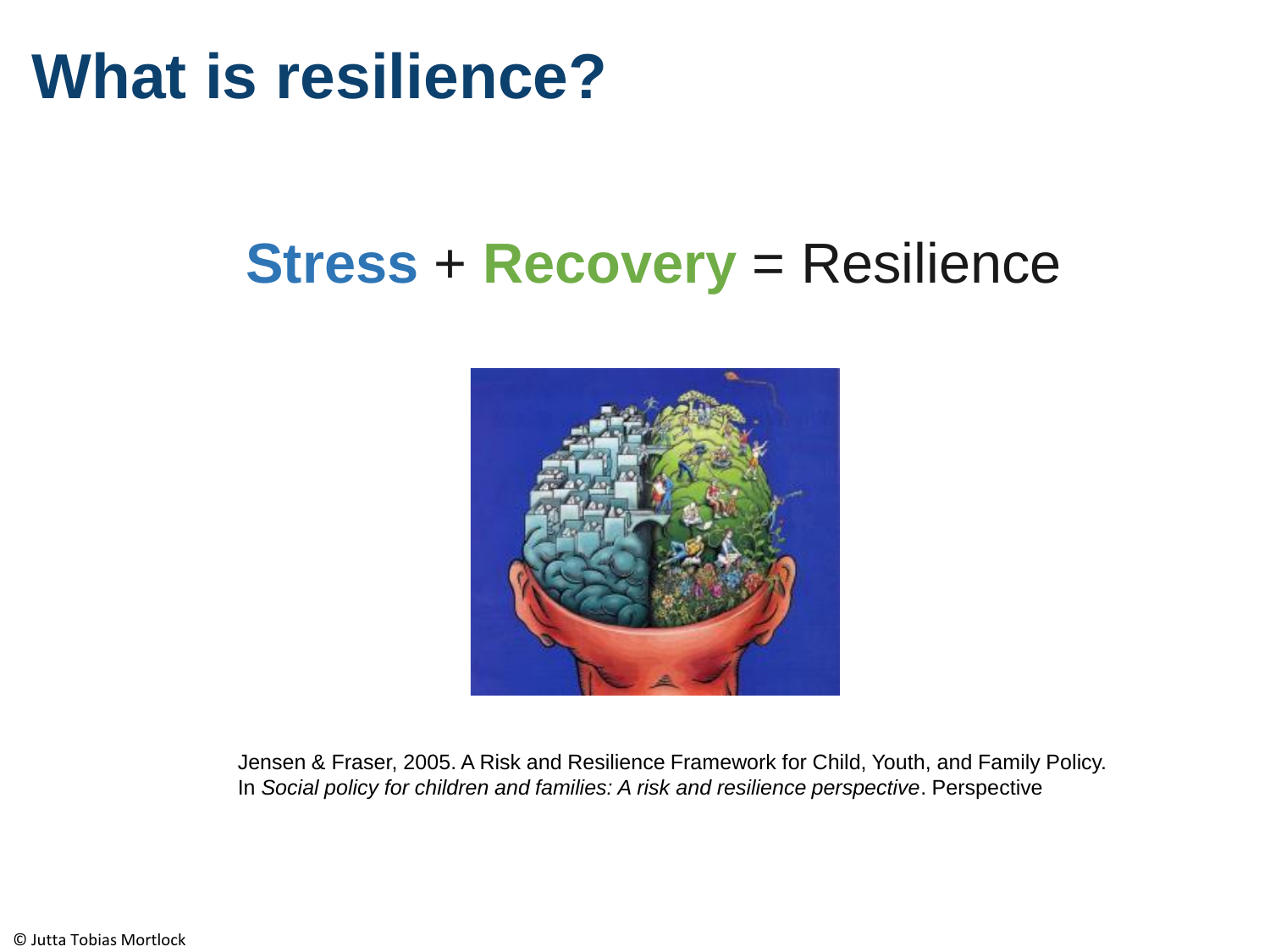# **The Brain's 2 Operating Modes: Doing vs Being**



- Problem solving
- Goal achievement
- Analytical & Planning
- Multi-tasking
- Worry & Rumination
- Mental time travel
- **"Anticipating Remembering"**



**(Thinking)**



- Noticing (what, who, how, when etc. is present)
- No immediate goal
- Embodied
- Connected (with others)
- Fully present
- **"Experiencing"**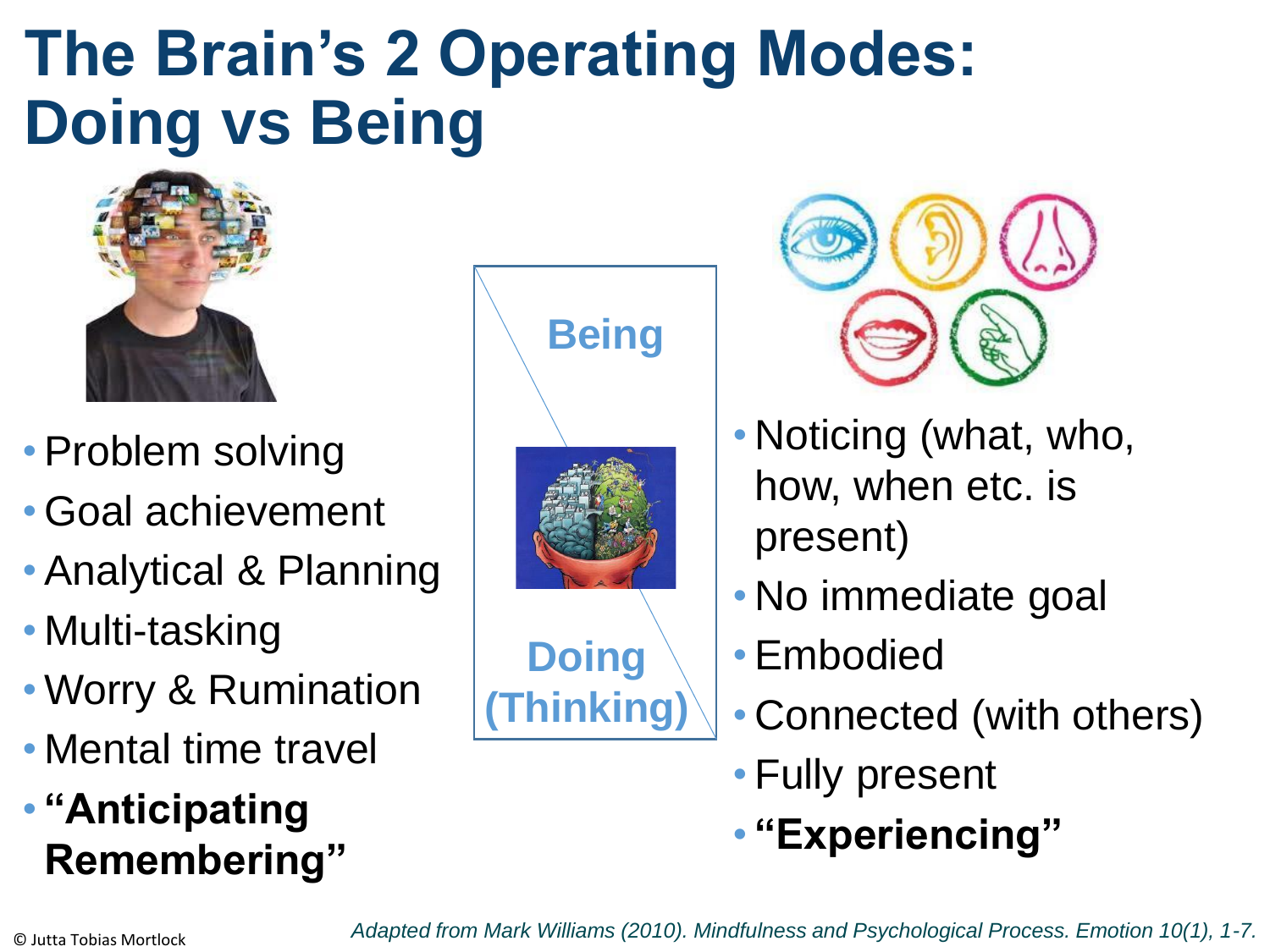**What's your Default Operating Mode right now?** 

### **Do You Regularly…**

- 1. Notice that you're fully present when you're concentrating on work?
- 2. Disconnect from electronics at set times?
- 3. Sleep well?
- 4. Engage in interests that noticeably re-energise you?
- 5. Regularly connect with other people in a meaningful way?

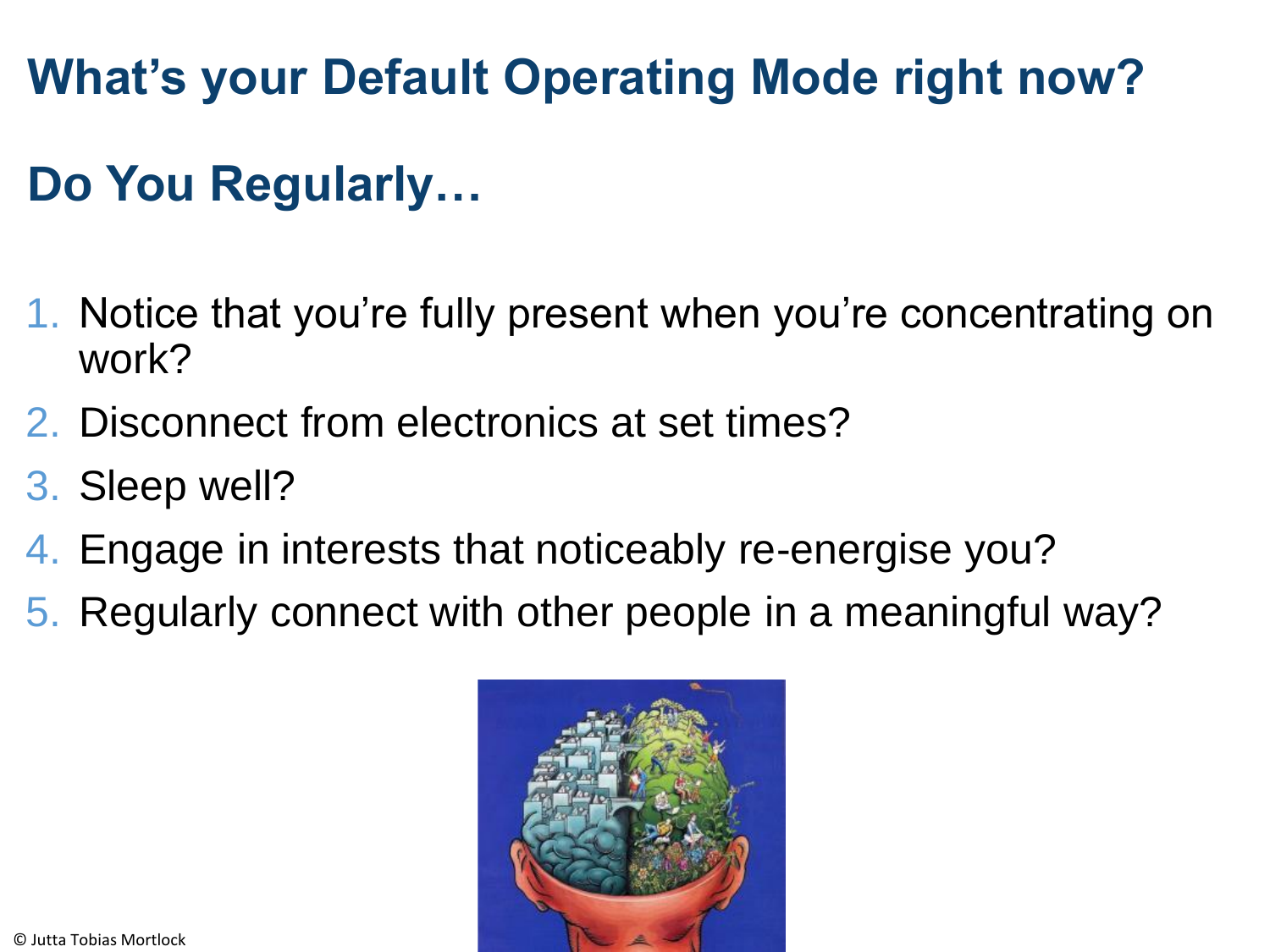# **Over to you again**



*The questions from the previous slide once more: "Do you regularly…*

- 1. Notice that you're fully present when you're concentrating on work?
- 2. Disconnect from electronics at set times?
- 3. Sleep well?
- 4. Engage in interests that noticeably re-energise you?
- 5. Regularly connect with other people in a meaningful way?"



- What did you notice?
- What else is worth sharing?



The relaxation response is a physical state of deep rest that changes the physical and emotional responses to stress... and the opposite of the fight or flight response.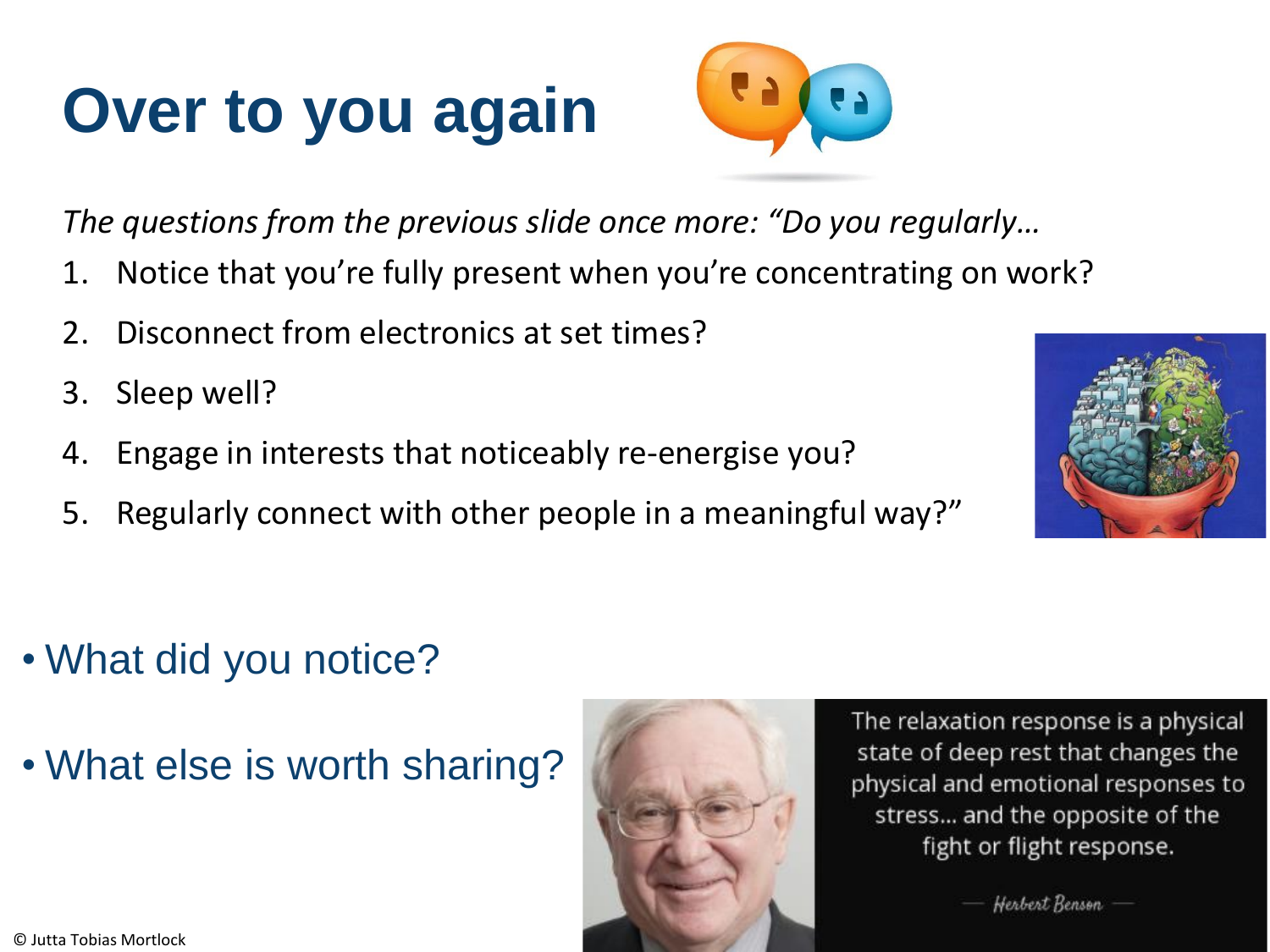# **What we've covered today**

- Coming to our (5) Senses helps us come to our senses
- Mindfulness practice = Paying attention
- Mindfulness practice builds resilience
- Resilience = Stress + Recovery
- We all need balance between Doing (incl. Thinking) and **Being**

My goal: You take one practical tool away from this session

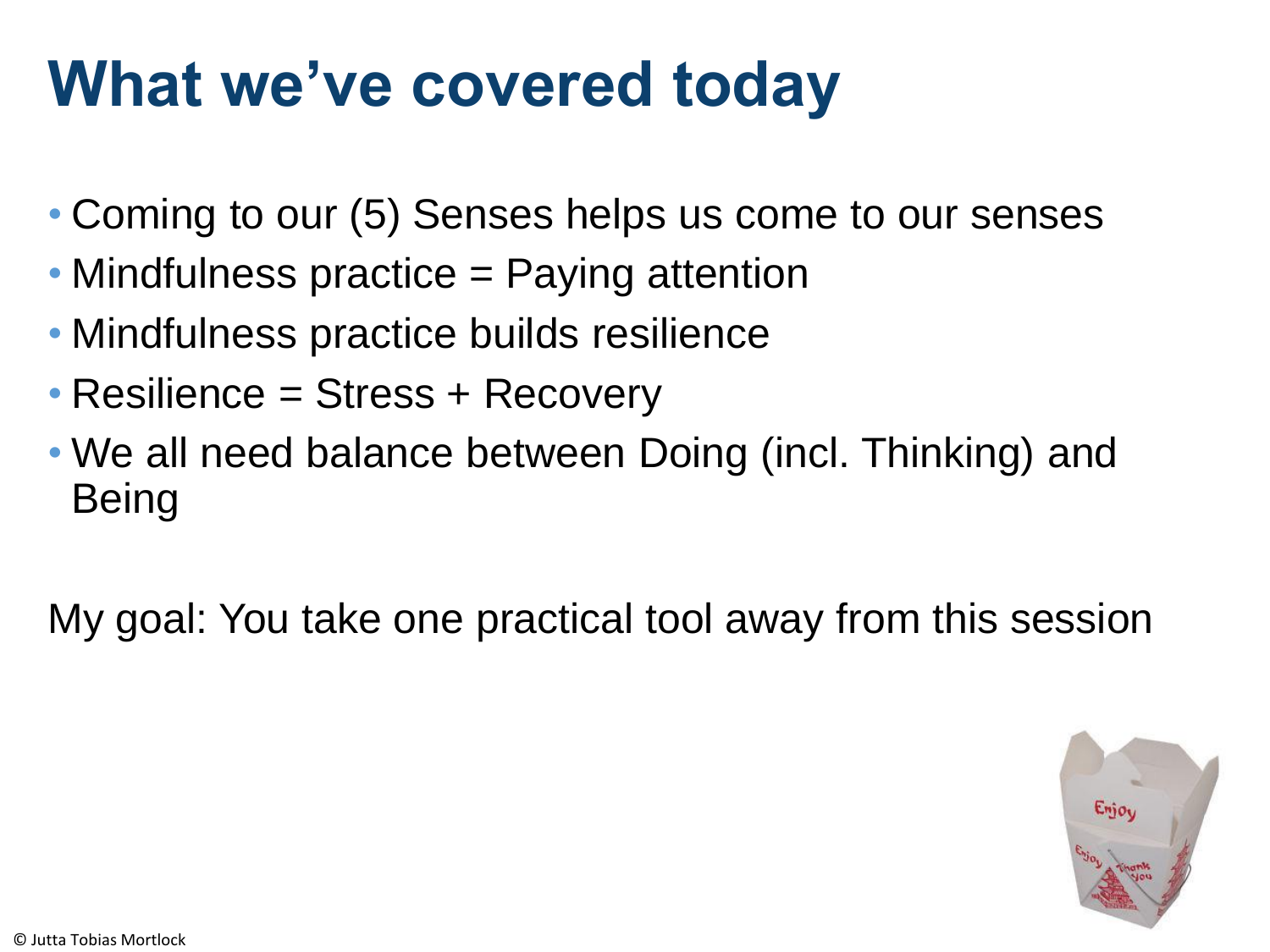# **Over to you once more…**





What is your one takeaway from this webinar?

What else would you like to share?

© Jutta Tobias Mortlock